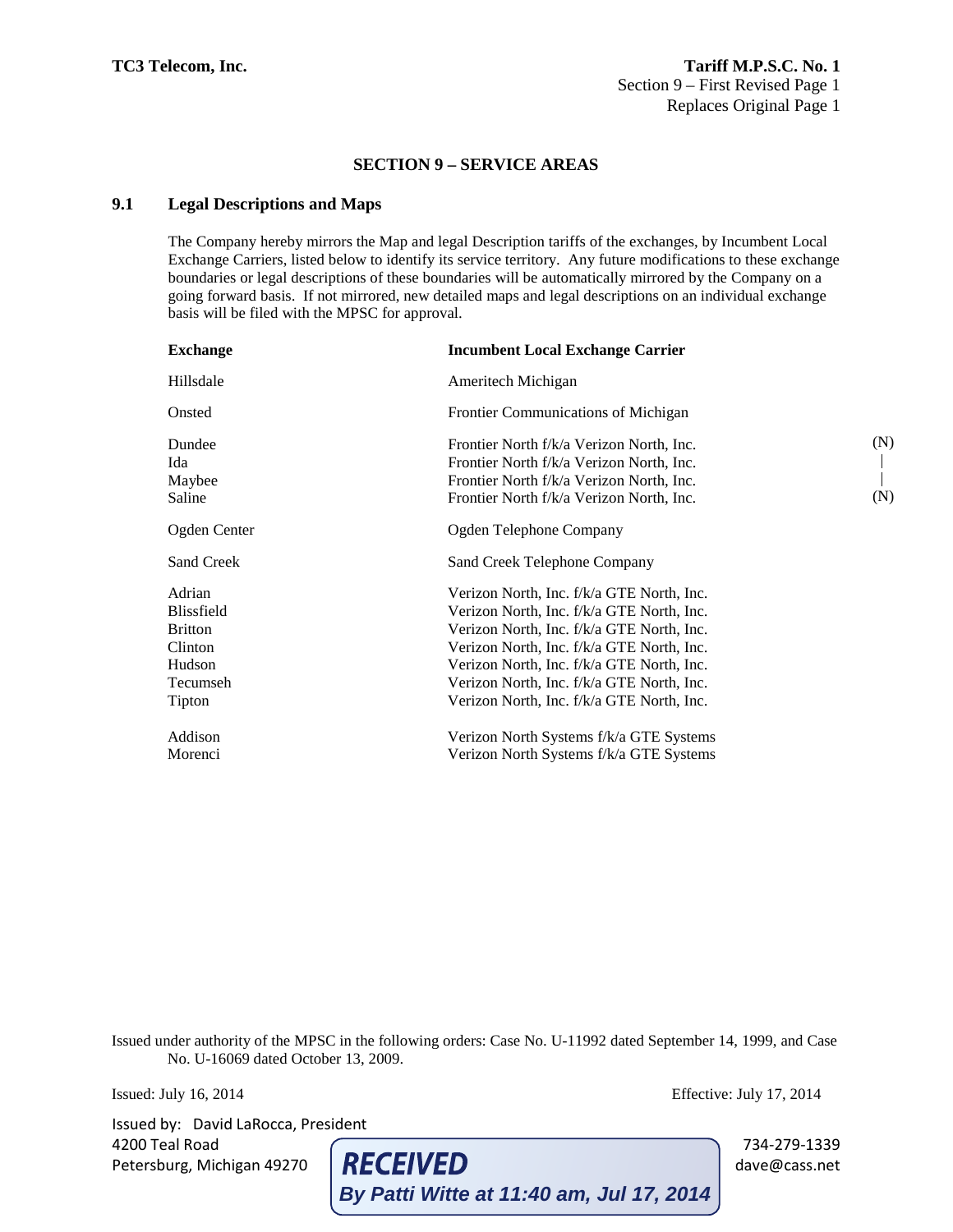## **9.2 Local Calling Areas**

| <b>Exchange</b><br>or Zone | <b>Local Calling Area</b>                                                                                                 |            |
|----------------------------|---------------------------------------------------------------------------------------------------------------------------|------------|
| Addison                    | Addison, Adrian, Brooklyn, Bundy Hill, Clayton, Hudson, North Adams,<br>Onsted, Osseo                                     | (C)        |
| Adrian                     | Adrian, Addison, Blissfield, Clayton, Ogden Center, Onsted, Sand<br>Creek, Tecumseh, Tipton                               |            |
| Blissfield                 | Blissfield, Adrian, Deerfield, Lambertville, North Sylvania, Odgen Center,<br>Petersburg, Tecumseh                        |            |
| <b>Britton</b>             | Britton, Deerfield, Dundee, Milan, Saline, Tecumseh                                                                       | (C)        |
| Clayton                    | Clayton, Addison, Adrian, Hudson, Morenci, Sand Creek                                                                     | (N)        |
| Clinton                    | Clinton, Manchester, Saline, Tecumseh, Tipton                                                                             | (C)        |
| Deerfield                  | Deerfield, Blissfield, Britton, Dundee, Erie, Ida, Lambertville, Lost Peninsula,<br>Maybee, Milan, Petersburg, Temperance | (N)<br>(N) |
| Dundee                     | Dundee, Britton, Deerfield, Ida, Maybee, Milan, Petersburg                                                                | (N)        |
| Hillsdale                  | Hillsdale, Allen, Cambria, Jonesville, North Adams, Osseo Pittsford, Reading                                              | (C)        |
| Hudson                     | Hudson, Addison, Clayton, Morenci, Osseo, Prattville, Waldron                                                             | (C)        |
| Ida                        | Ida, Dundee, Erie, Lambertville, Maybee, Monroe, Petersburg                                                               | (N)        |
| Lambertville               | Lambertville, Blissfield, Erie, Ida, Lost Peninsula, North Sylvania, Petersburg,<br>Temperance                            |            |
| Maybee                     | Maybee, Carleton, Dundee, Milan, Ida, Monroe, Willis                                                                      |            |
| Milan                      | Milan, Ann Arbor, Britton, Dundee, Maybee, Saline, Willis, Ypsilanti                                                      | (N)        |
| Morenci                    | Morenci, Chesterfield, Clayton, Hudson, Sand Creek, Waldron                                                               | (C)        |
| Ogden Center               | Ogden Center, Adrian, Blissfield, Sand Creek                                                                              | (C)        |
| Onsted                     | Onsted, Adrian, Brooklyn                                                                                                  | (C)        |

Issued under authority of the MPSC in the following orders: Case No. U-11992 dated September 14, 1999, and Case No. U-16069 dated October 13, 2009.

Issued: July 16, 2014 Effective: July 17, 2014 Issued by: David LaRocca, President 4200 Teal Road 734-279-1339<br>
Petersburg, Michigan 49270 **RECEIVED** dave@cass.net Petersburg, Michigan 49270 **RECEIVED** dave@cass.net **By Patti Witte at 11:40 am, Jul 17, 2014**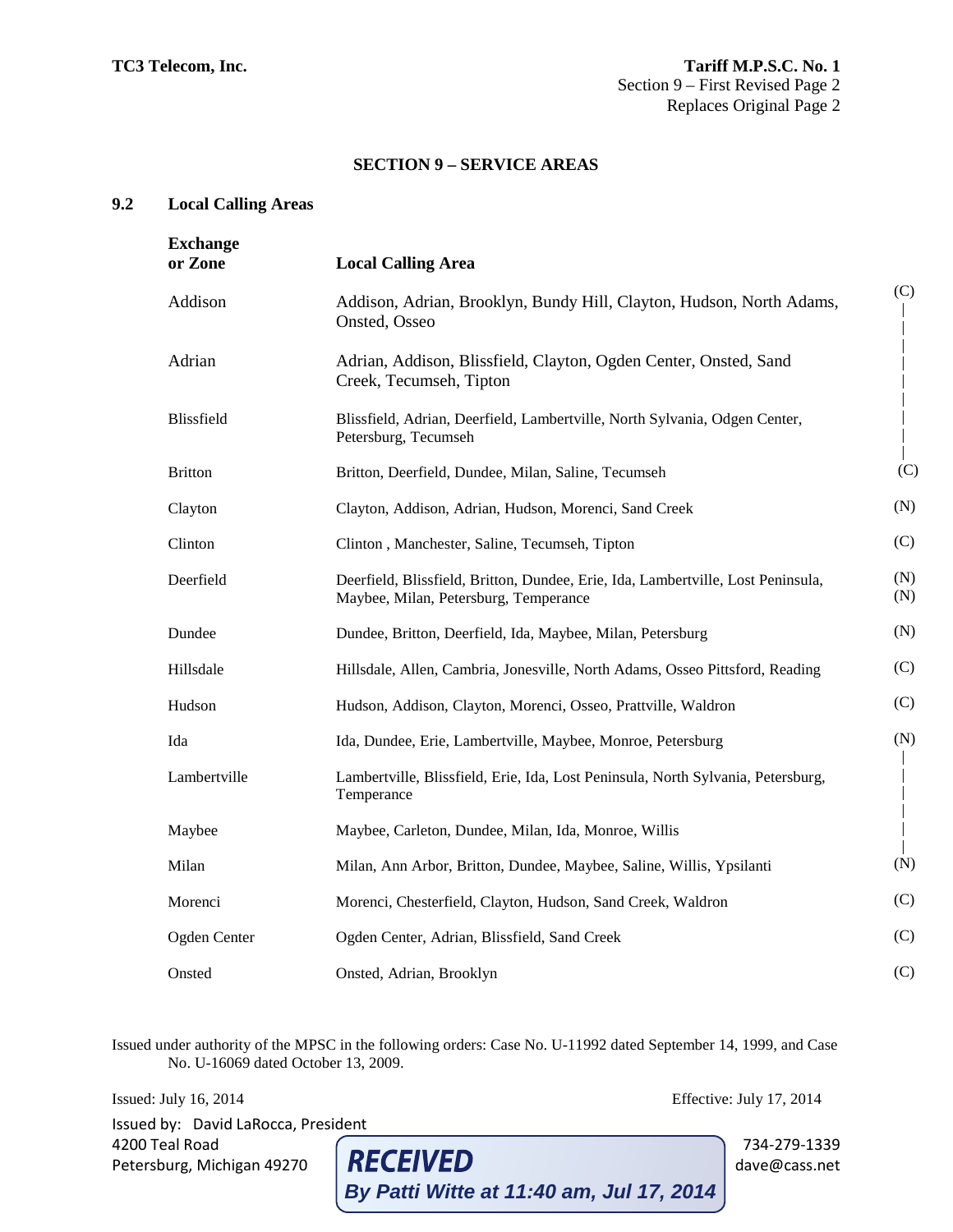# **9.2 Local Calling Areas, Cont'd**

| <b>Exchange</b><br>or Zone | <b>Local Calling Area</b>                                                                                                           |     |
|----------------------------|-------------------------------------------------------------------------------------------------------------------------------------|-----|
| Petersburg                 | Petersburg, Blissfield, Britton, Deerfield, Dundee, Erie, Ida, Lambertville, Lost<br>Peninsula, Maybee, Milan, Tecumseh, Temperance | (N) |
| Saline                     | Saline, Ann Arbor, Britton, Clinton, Manchester, Milan, Tecumseh, Ypsilanti                                                         | (N) |
| Sand Creek                 | Sand Creek, Adrian, Blissfield, Clayton, Hudson, Morenci, Ogden Center                                                              | (C) |
| Tecumseh                   | Tecumseh, Adrian, Blissfield, Britton, Clinton, Deerfield, Saline, Tipton                                                           |     |
| Tipton                     | Tipton, Adrian, Brooklyn, Clinton, Onsted, Tecumseh, Tipton                                                                         | (C) |
| Waldron                    | Waldron, Hudson, Morenci, Prattville, Ransom                                                                                        | (N) |

Issued under authority of the MPSC in the following orders: Case No. U-11992 dated September 14, 1999, and Case No. U-16069 dated October 13, 2009.

Issued: July 16, 2014 Effective: July 17, 2014 Issued by: David LaRocca, President 4200 Teal Road  $\left[\text{RecEIVED}\right]$  734-279-1339 days  $\left[\text{RecEIVED}\right]$  734-279-1339 days  $\left[\text{Recas set}\right]$ Petersburg, Michigan 49270 **KELEIVED** etersburg, Michigan 49270 dave eterstissung **By Patti Witte at 11:40 am, Jul 17, 2014**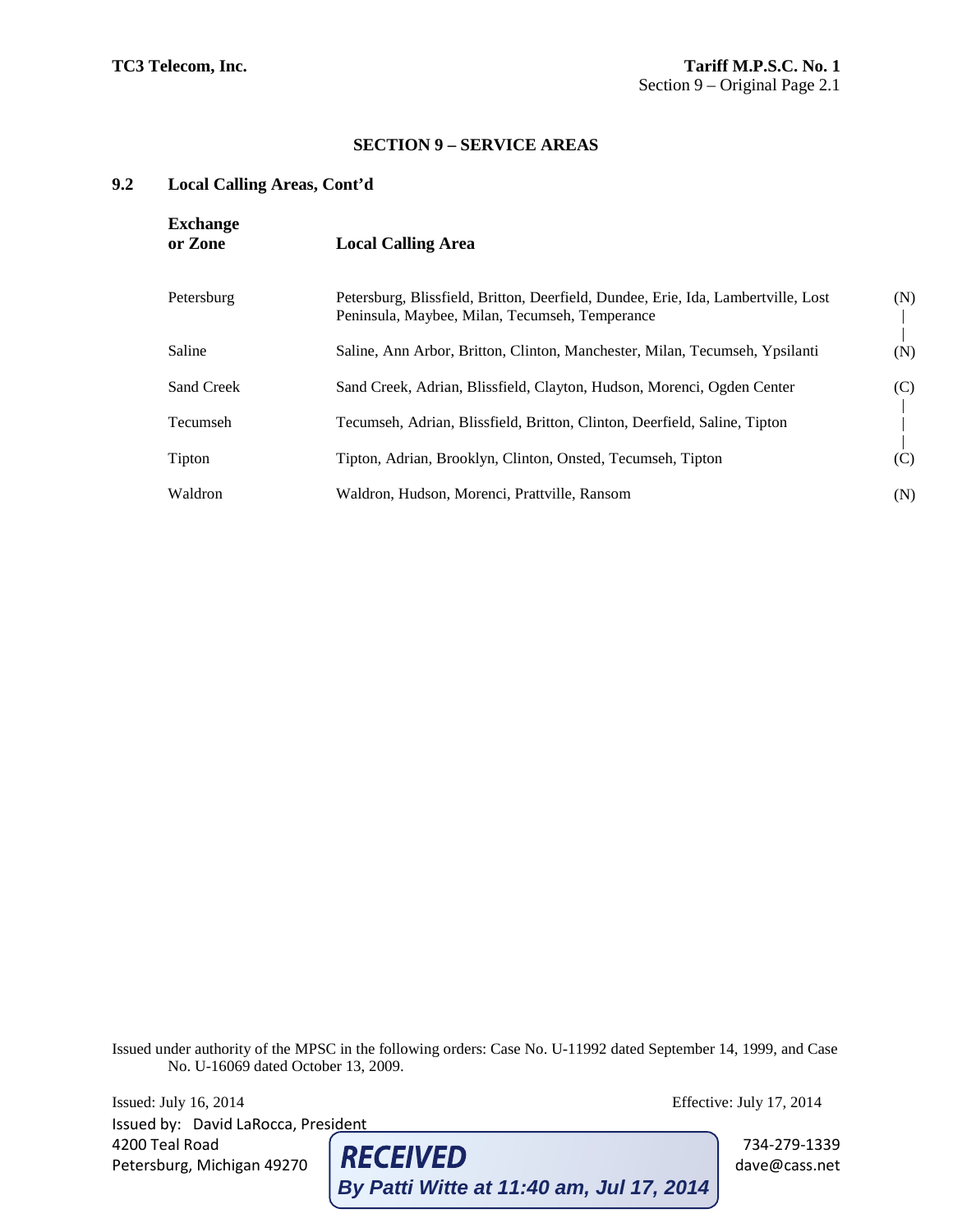#### $9.3$ List of Cities, Villages, and Townships

The following list of exchanges and zones shows, by County, the incorporated cities, villages and townships which are wholly or partly within the assigned area of each exchange or zone. (Villages are indicated by "Vill" and Townships are indicated by "Twp." In some exchanges, cities and villages are combined as "City/Vill.")

#### 9.3.1 **Traditional Ameritech Michigan Exchanges**

HILLSDALE EXCHANGE Hillsdale County City Hillsdale Twp Adams Twp Allen Twp Cambria Twp Fayette Twp Hillsdale Twp Jefferson

Twp Reading

#### **Traditional Verizon North Exchanges** 9.3.2

ADRIAN EXCHANGE Lenawee County

City Adrian Twp Adrian Twp Dover Twp Madison Twp Palmyra Twp Raisin Twp Rome

**BLISSFIELD EXCHANGE** Lenawee County Vill Blissfield Twp Blissfield Twp Deerfield Twp Ogden Twp Palmyra Twp Riga Monroe Connty Twp Whiteford



Issued under authority of the MPSC in an order dated September 14, 1999, in Case No. U-11992. Effective: December 11, 2000 Issued: December 8, 2000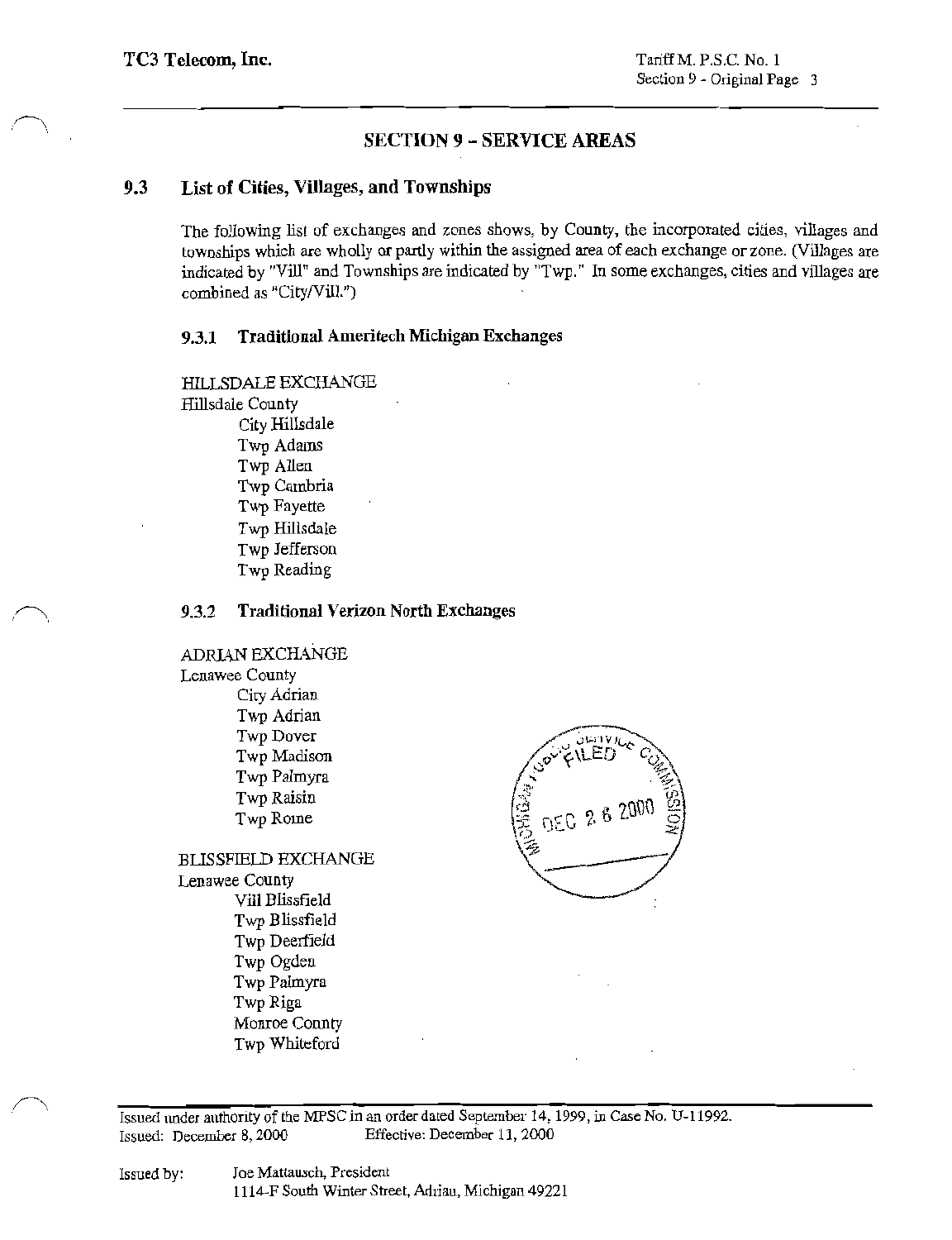### 9.3 List of Cities, Villages, and Townships, cont'd.

#### Traditional Verizon North Exchanges, cont'd.  $9.3.2$

**BRITTON EXCHANGE** Lenawee County Vill Britton Twp Macon Twp Ridgeway Monroe County Twp Dundee Twp Milan Washtenaw County Twp Saline

**CLINTON EXCHANGE** Lenawee Connty Vill Clinton Twp Clinton Twp Franklin Washtenaw Connty Twp Bridgewater Twp Manchester

HUDSON EXCHANGE Lenawee County City Hudson Twp Hudson Twp Medina Hillsdale County Twp Pittsford Twp Wright



Issued under authority of the MPSC in an order dated September 14, 1999, in Case No. U-11992. Effective: December 11, 2000 Issued: December 8, 2000

Joe Mattausch, Presideut 1114-F South Winter Street, Adrian, Michigan 49221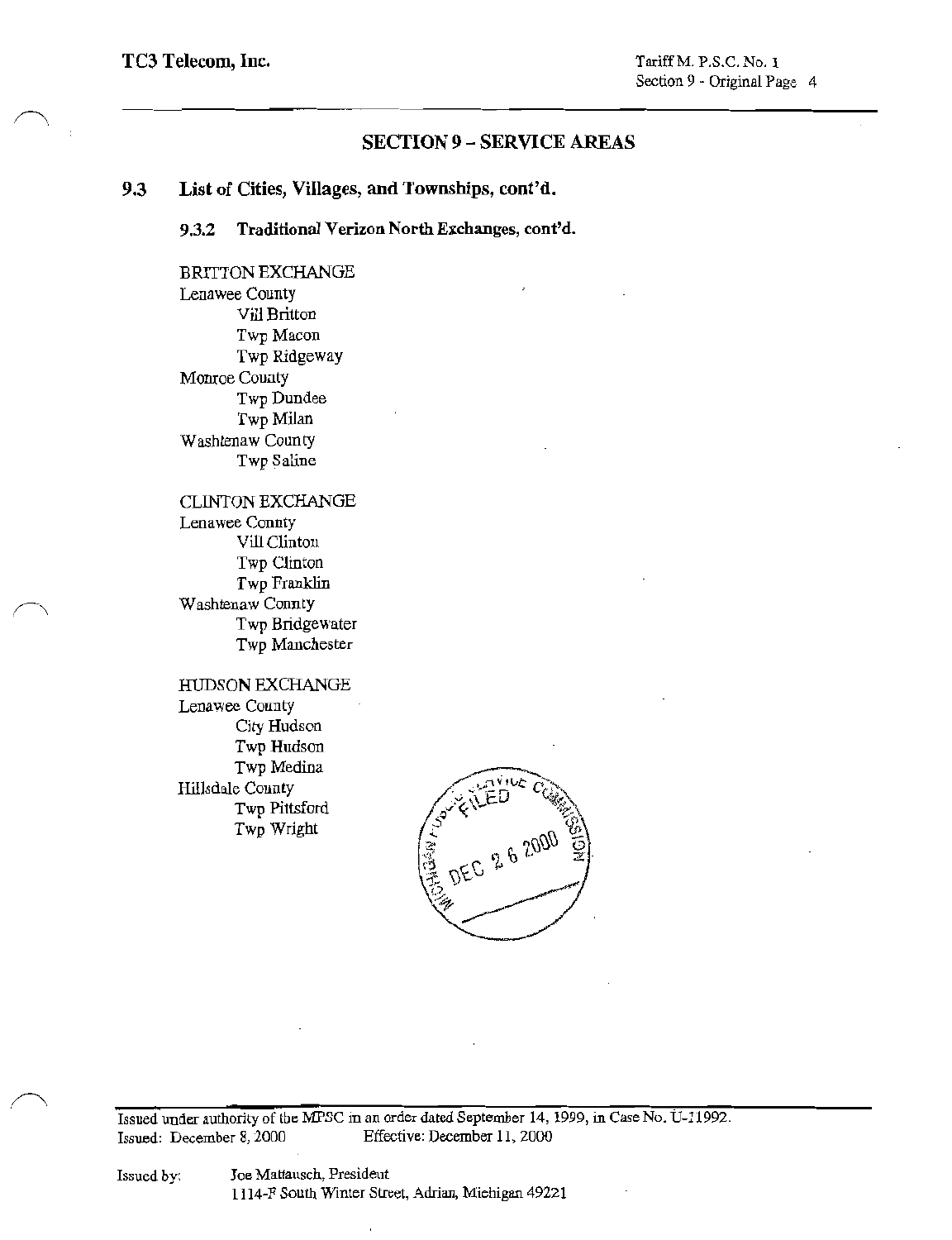### List of Cities, Villages, and Townships, cont'd. 9.3

#### Traditional Verizon North Exchanges, cont'd. 9.3.2

TECUMSEH EXCHANGE Lenawee County City Tecumseh Twp Adrian Twp Blissfield Twp Clinton Twp Franklin Twp Macon Twp Raisin Twp Ridgeway Twp Tecumseh Washtenaw County Twp Saline

**TIPTON EXCHANGE** Lenawee County Twp Adrian Twp Franklin Washtenaw County Twp Manchester



Issued under authority of the MPSC in an order dated September 14, 1999, in Case No. U-11992. Effective: December 11, 2000 Issued: December 8, 2000

Joe Mattausch, President 1114-F South Winter Street, Adrian, Michigan 49221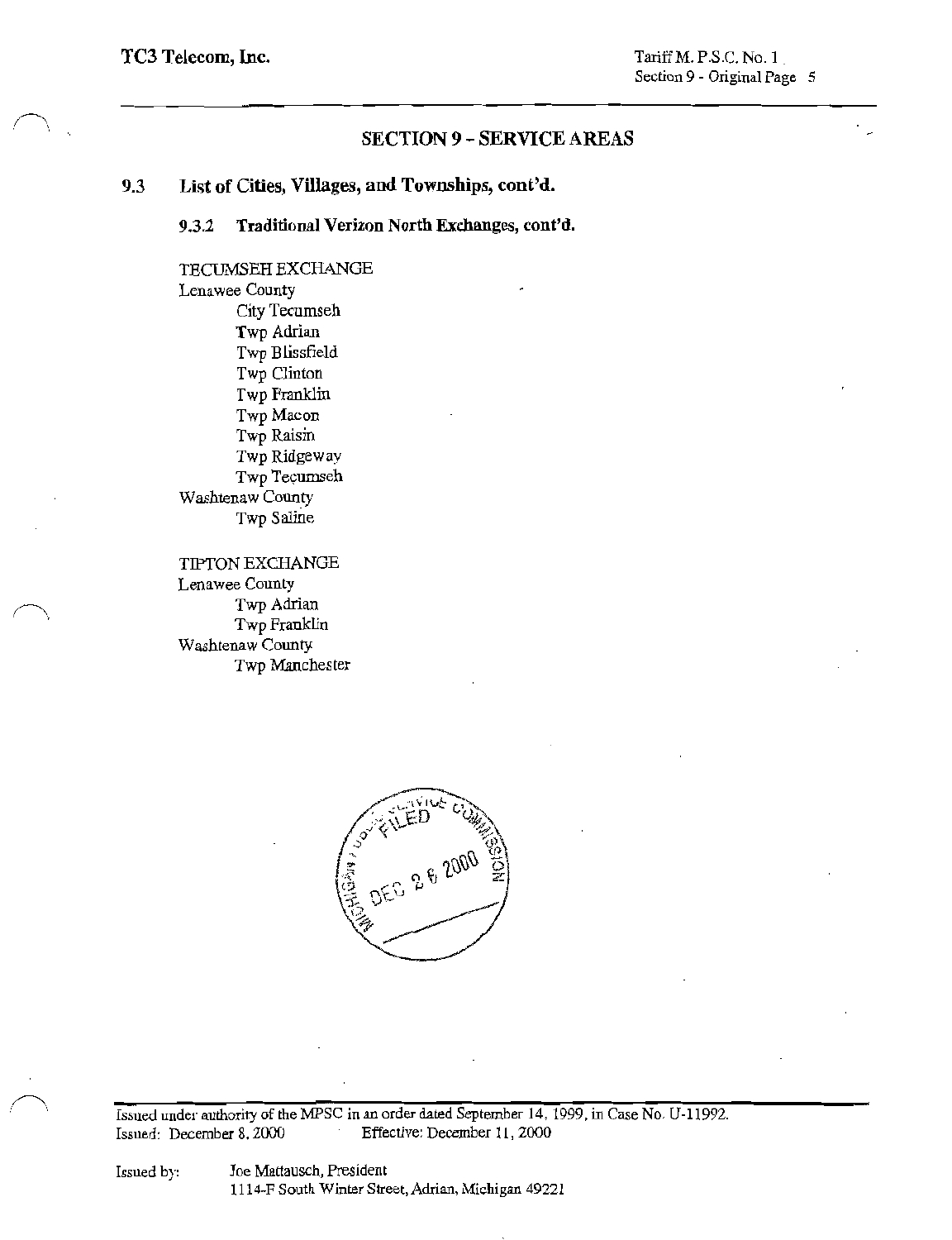#### 9.3 List of Cities, Villages, and Townships, cont'd.

### **Traditional Verizon North Systems Exchanges** 9.3.3

ADDISON EXCHANGE Hillsdale County Twp Pittsford Twp Somerset Twp Wheatland Lenawee County City/Vill Addison Twp Hudson Twp Rollin Twp Rome Twp Woodstock

MORENCI EXCHANGE Lenawee County City/Vill Dover City/Vill Morenci Twp Medina Twp Senca



Issued under authority of the MPSC in an order dated September 14, 1999, in Case No. U-11992. Effective: December 11, 2000 Issued: December 8, 2000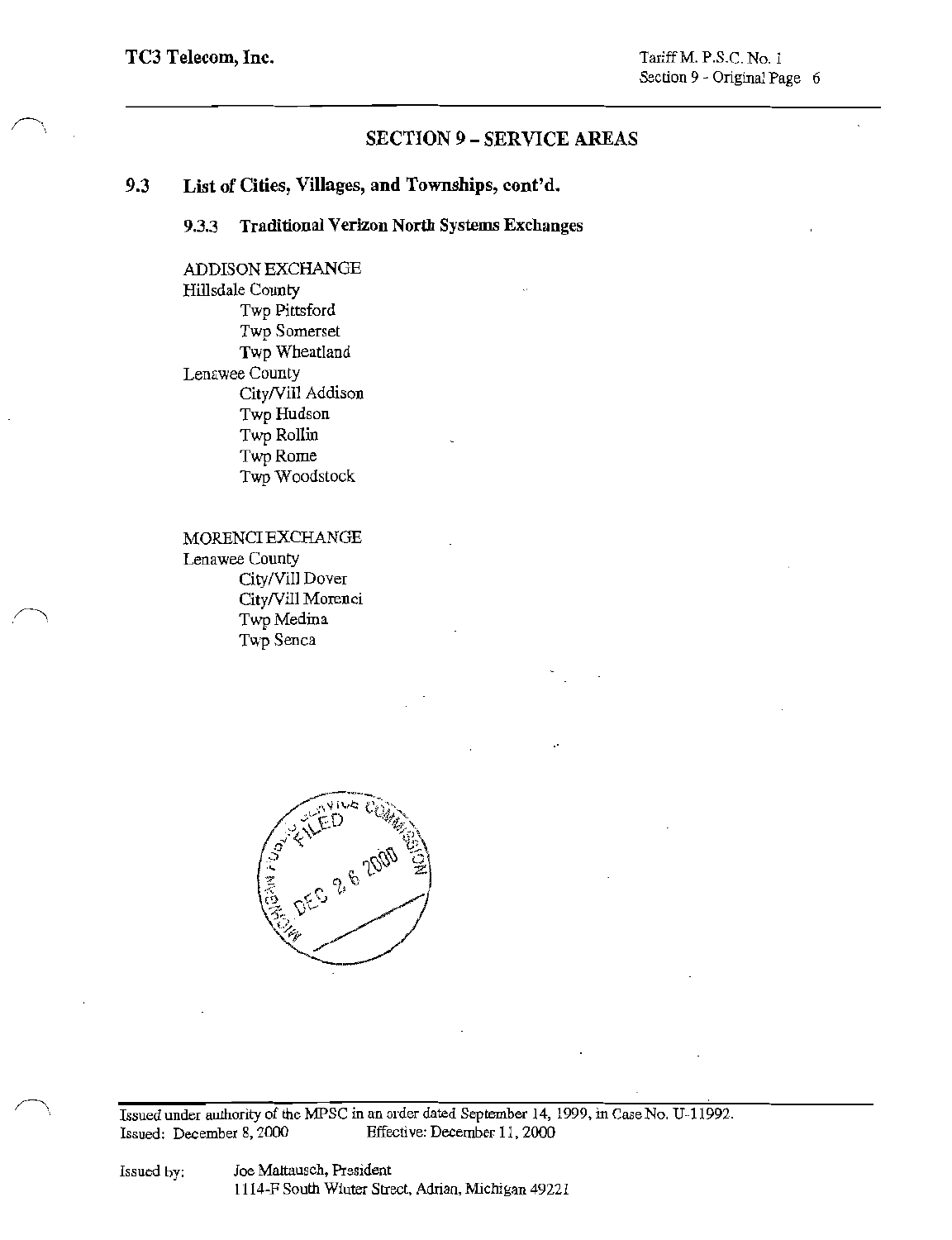### List of Cities, Villages, and Townships, cont'd. 9.3

**Traditional Frontier Communications of Michigan Exchanges** 9.3.4

ONSTED EXCHANGE Lenawee County City/Vill Onsted Twp Adrian Twp Cambridge Twp Franklin Twp Rollin Twp Rome Twp Woodstock



Issued under authority of the MPSC in an order dated September 14, 1999, in Case No. U-11992. Effective: December 11, 2000 Issued: December 8, 2000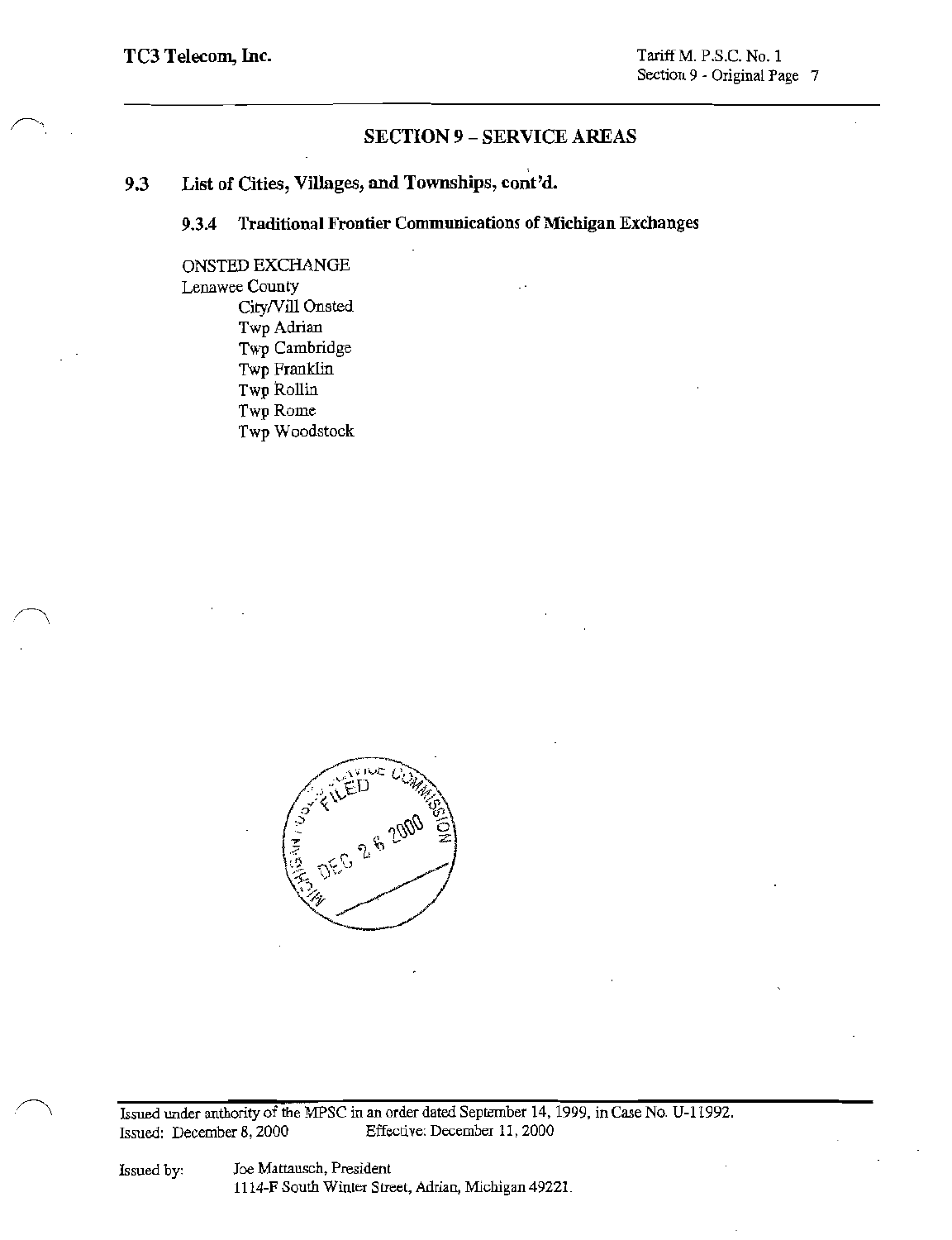### 9.3 List of Cities, Villages, and Townships, cont'd.

### Traditional Ogden Telephone Company Exchanges 9.3.5

OGDEN CENTER EXCHANGE Lenawee County Twp Fairfield Twp Ogden Twp Palmyra



Issued under authority of the MPSC in an order dated September 14, 1999, in Case No. U-11992. Effective: December 11, 2000 Issued: December 8, 2000

Joe Mattausch, President 1114-F South Winter Street, Adrian, Michigan 49221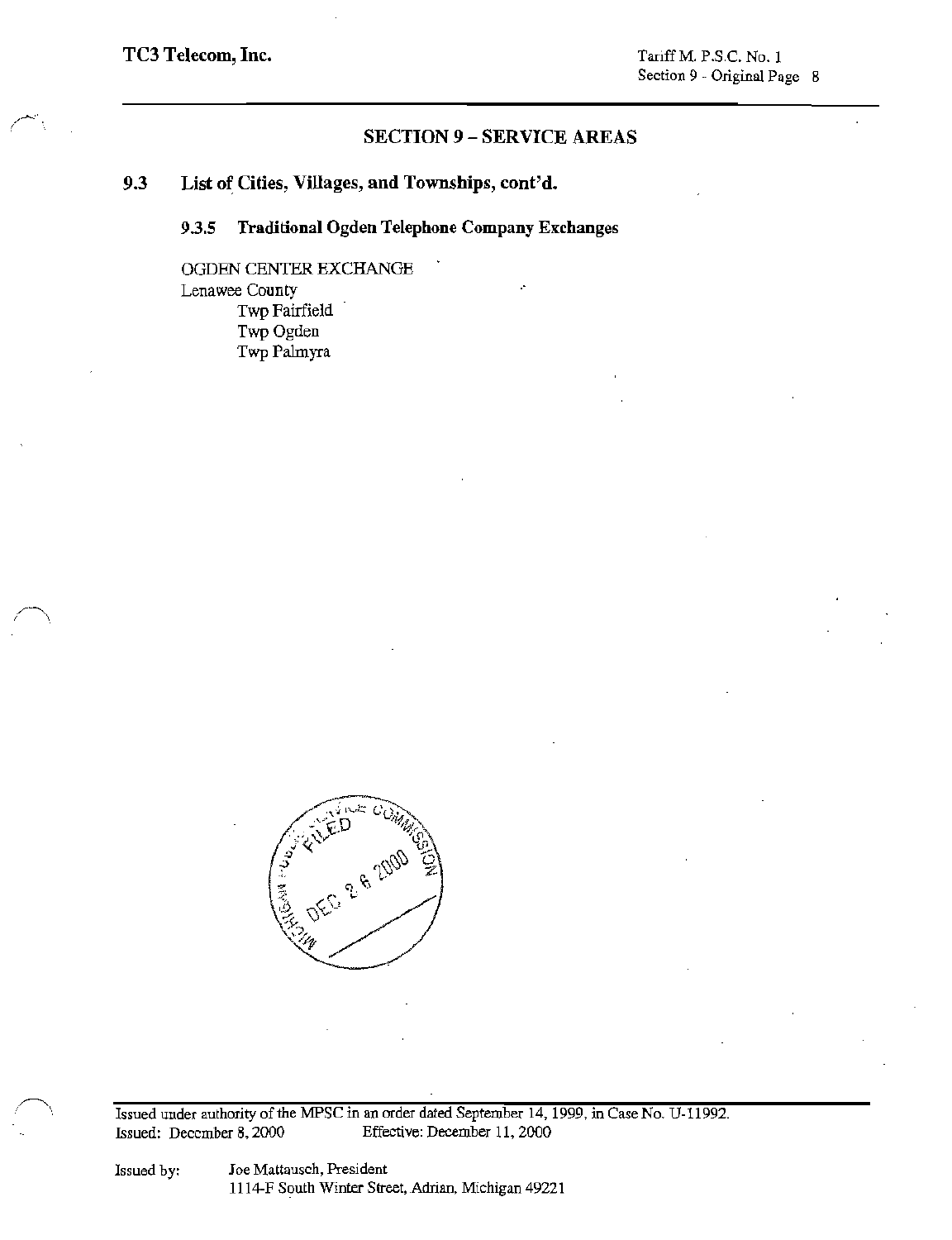List of Cities, Villages, and Townships, cont'd. 9.3

> **Traditional Sand Creek Telephone Company Exchanges** 9.3.6

SAND CREEK EXCHANGE Lenawee County Twp Dover Twp Fairfield Twp Madison Twp Seneca



Issued under authority of the MPSC in an order dated September 14, 1999, in Case No. U-11992. Issued: December 8, 2000 Effective: December 11, 2000

Issued by:

Joe Mattausch, President 1114-F South Winter Street, Adrian, Michigan 49221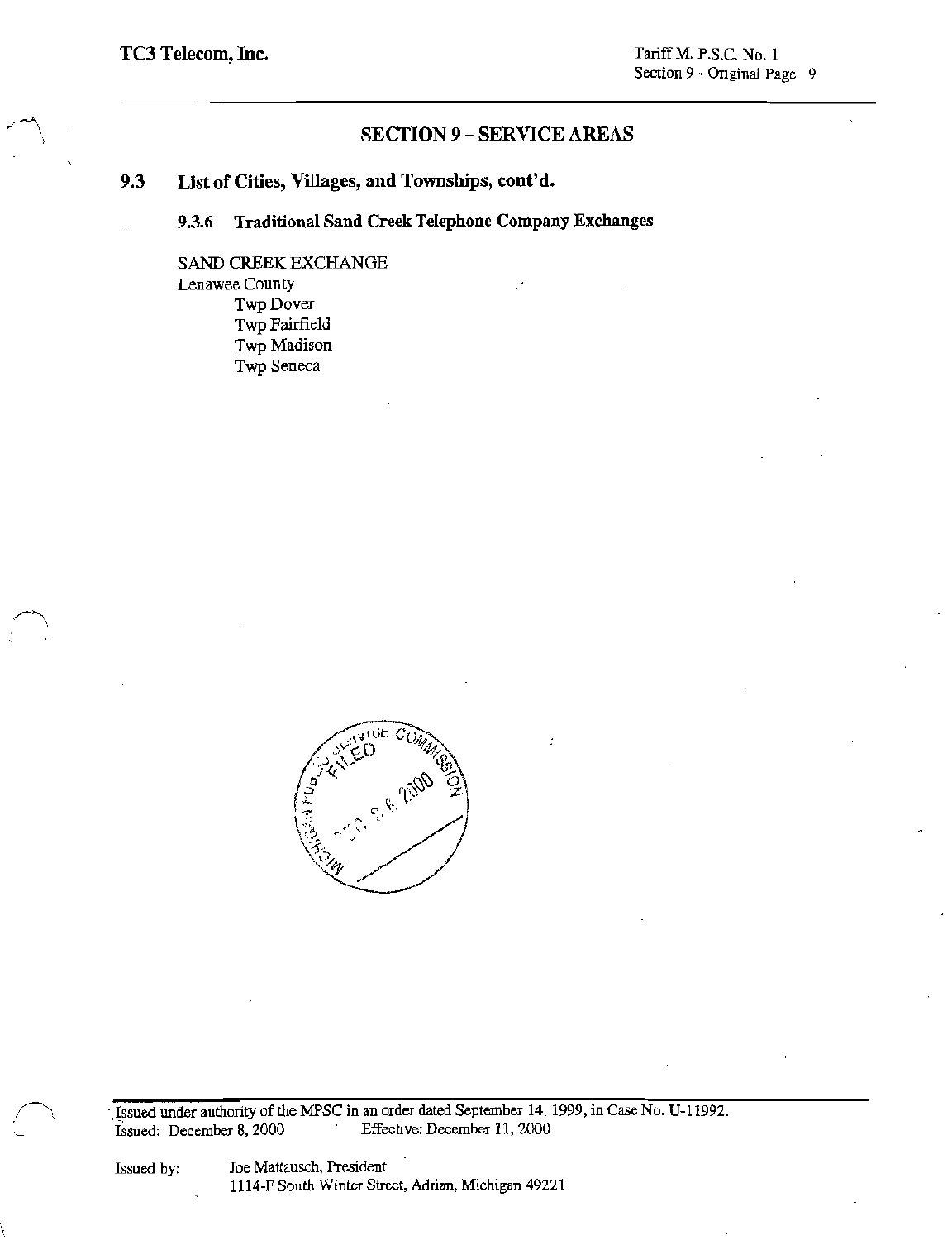## **9.3 List of Cities, Villages, and Townships, cont'd.**

## **9.3.7 Traditional Frontier North f/k/a Verizon North, Inc. Exchanges**

DUNDEE EXCHANGE Lenawee County Twp Deerfield Monroe County City/Vill Britton City/Vill Milan City/Vill Petersburg Twp Dundee Twp Deerfield Twp Ida Twp Maybee IDA EXCHANGE Monroe County City/Vill Petersburg Twp Dundee Twp Erie Twp Ida Twp Lambertville Twp Maybee Twp Monroe MAYBEE EXCHANGE Monroe County City/Vill Carleton City/Vill Milan Twp Dundee Twp Ida Twp Maybee Twp Monroe Twp Willis SALINE EXCHANGE Lenawee County City/Vill Britton City/Vill Clinton City/Vill Tecumseh (N) | | | | | | | | | | | | | | | | | | | | | | | | | | | | | | | | | | | | | | (N)

Issued under authority of the MPSC in the following order: Case No. U-16069 dated October 13, 2009.

Issued: July 16, 2014 Effective: July 17, 2014 Issued by: David LaRocca, President 4200 Teal Road 734-279-1339<br>
Petersburg, Michigan 49270 **RECEIVED** 734-279-1339 dave@cass.net Petersburg, Michigan 49270 **RECEIVED** dave@cass.net **By Patti Witte at 11:40 am, Jul 17, 2014**